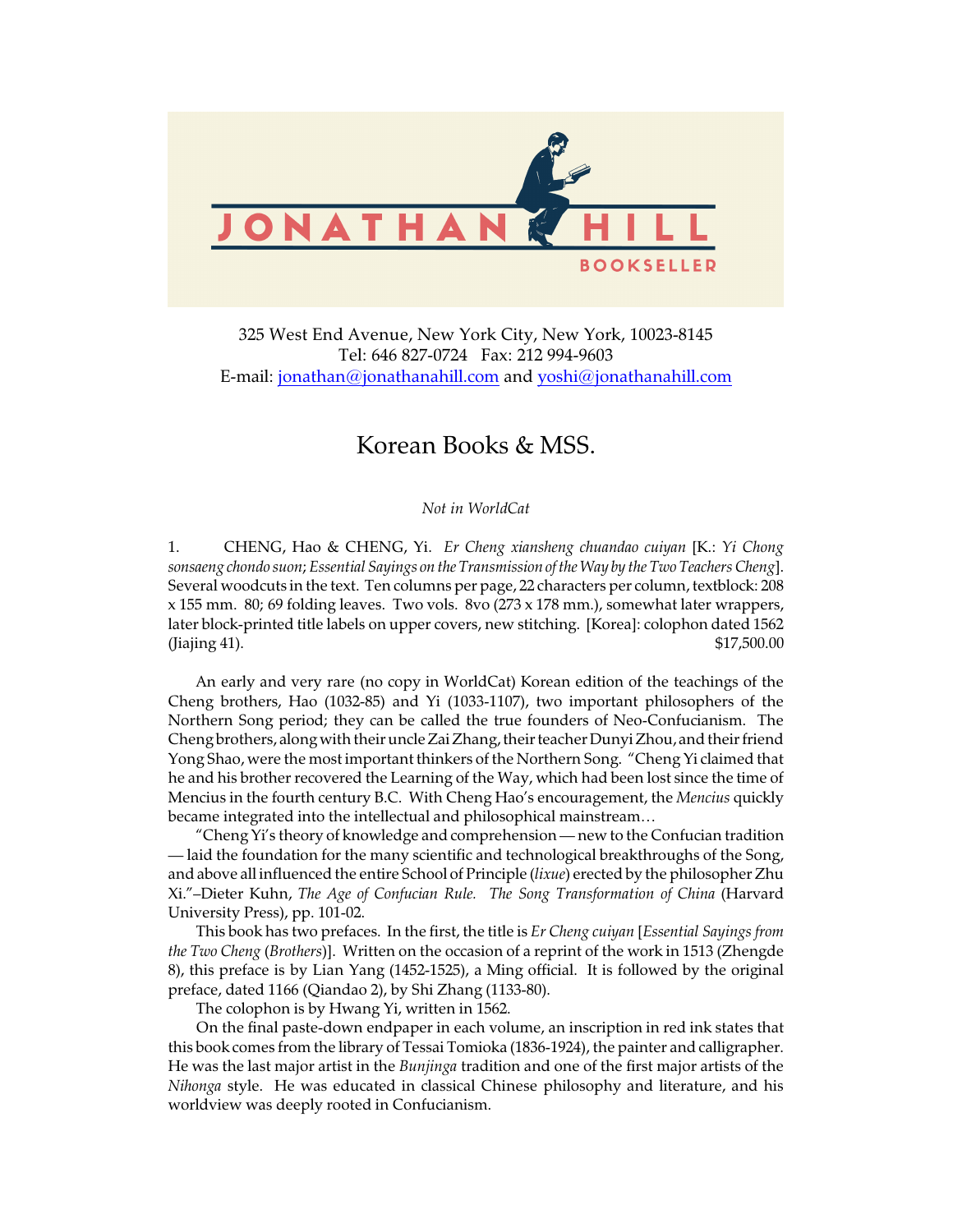A fine set. Some mostly marginal worming, occasionally touching characters. Minor dampstaining.

É With thanks to Prof. Marten Soderblom Saarela of the Institute of Modern History, Academia Sinica, Taiwan.

2. CHONUN OKP'YON [or] *Jeon-un okpyeon* [*Jade Chapters for the Complete Rhymes*]. Printed in Chinese characters & Korean Hangul. Ten columns per page; variable number of characters per column. 152 folding leaves. Two vols. bound in one. Large 8vo (295 x 202mm., text block: 217 x 153 mm.), orig. yellow wrappers, new stitching. [Korea]: n.d., but ca. 1796. \$9500.00

First edition and rare. "The great rhyme books [issued in Korea] of the eighteenth century were *Hwa-Dong jeongeum tongseok un-go* [*Examination of Rhymes in the Correct Pronunciation of China and the East* [viz. Korea], *with Comprehensive Explanations*] from 1747, *Samun seonghwi* [*Collected Sounds of the Three Rhymes*] from 1751, and *Eojeong Gyujang jeonun* [*Royally Commissioned Complete Rhymes of the Palace Library*] from 1796. The first of these books was based on the expansion of *Samun tonggo* from the early eighteenth century. It innovated by supplying two kinds of sound glosses, one Chinese reading, drawing on *Saseong tonghae*, and one Korean reading. The book was reprinted in 1787 with a royal preface, and was thereafter bestowed on successful civil examination candidates. *Samun seonghwi* was made upon consultation of *Hwa-Dong jeong-eum tongseok un-go* and other earlier books. It is noteworthy for having two parts: in addition to the rhyme book proper, there is a graphological index (*okpyeon*), allowing the reader to look up characters according to their form and learn under which rhyme they are to be found. *Eojeong Gyujang jeonun*,finally, was written on royal command and served to compose Chinese regularized verse. Within the rhymes, characters are arranged further according to their Korean alphabet transcriptions. The Korean transcriptions, however, are normative and do not reflect current vernacular usage. The book underwent some revision in the nineteenth century and was extremely popular throughout the Joseon period. *Eojeong Gyujang jeonun* was also transformed into a graphological dictionary as *Jeon-un okpyeon* [the present work] at some point in the nineteenth century. This was more than an index to the rhyme book, as definitions were provided for its lemmata, not only indications on the rhyme under which they could be found in the original rhyme book."–Marten Söderblom Saarela, "TheChinesePeriphery toc. 1800" inthe*Cambridge World History of Lexicography,* pp. 221-22.

The definitions in this work consist of 1) the pronunciation in Korean script; 2) the meaning written in literary Chinese; and 3) indication of which Middle Chinese rhyme the character belongs to. Sometimes several definitions are included under the same character, in case it has several pronunciations/acceptations.

What is called *okpyeon* above (=*okp'yon* in McCune-Reischauer), is *yupian* in Chinese. The word means "the jade chapters" and is the title of a Chinese dictionary from 543 CE. This dictionary was arranged according to radicals, using a modified version of the arrangement in the *Shuowen jiezi*, a very important, ancient landmark dictionary that listed Chinese characters used in the Confucian classics. The word *yupian/okp'yon* became more or less synonymous with Chinese dictionaries arranged graphologically (by radical and stroke order) in Korea. For the original *Yupian*, see Françoise Bottéro, "Ancient China," pp. 62-65 in the *Cambridge World History of Lexicography*.

Fine copy. Minor marginal worming to early leaves of the first volume.

É Fang, *Asami Library. A Descriptive Catalogue,* 12.2.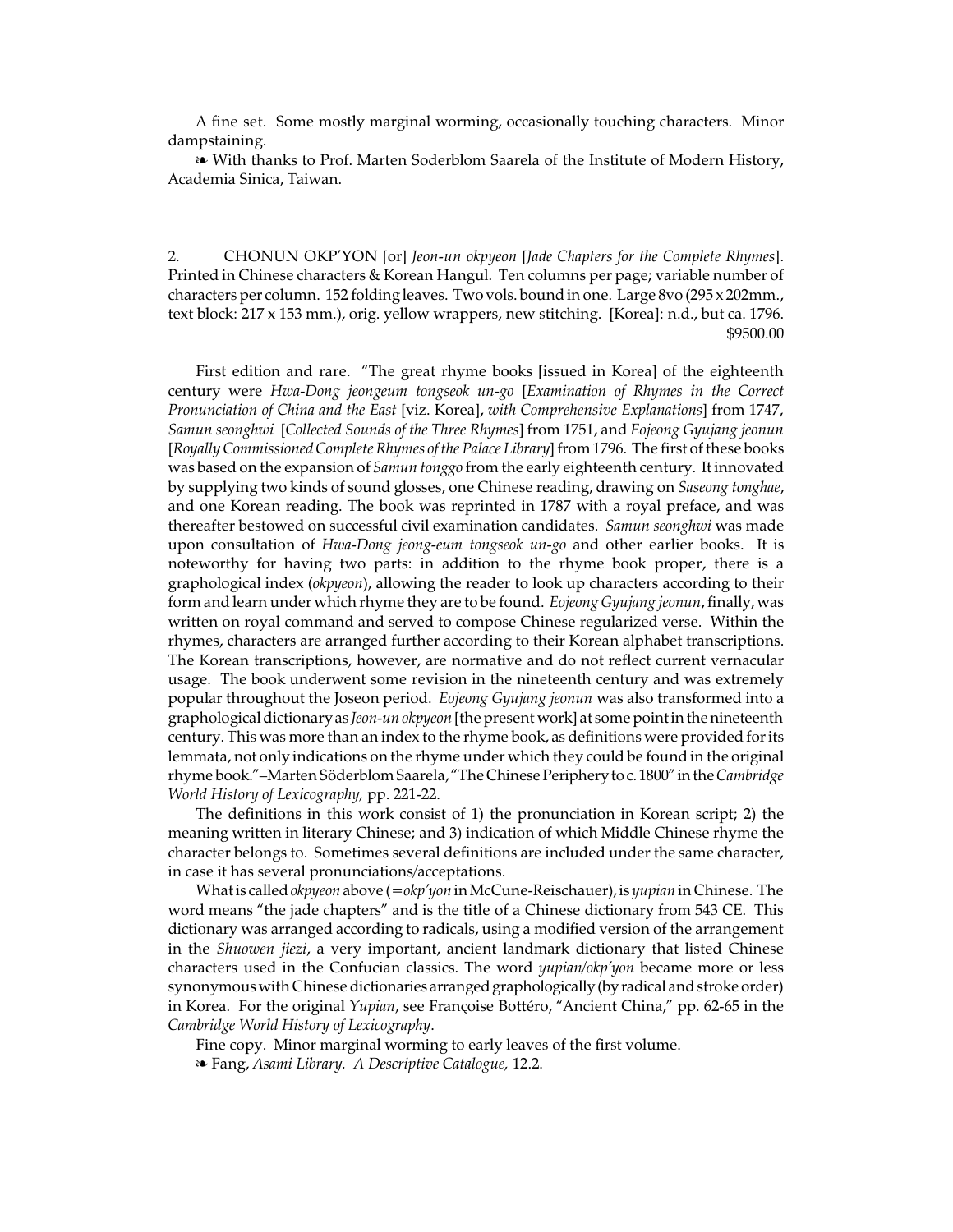## *Korean Collection of the Poems of Bai Li*

3. LI, Bai. Manuscript collection of many of his poems, compiled in Korea, entitled in manuscript on upper cover "Gu shi" or, in Korean "Kosi" ["Ancient Poems"]. 43 folding leaves (mostly split at fore-edges, with no loss of text). Small folio (344 x 233 mm.), orig. wrappers (soiled), new stitching. [Korea: late 18th or early 19th century].  $\frac{$4250.00}{2}$ 

A beautifully written manuscript collection of about 400 poems by Bai Li (701-62), one of the two greatest poets of the Tang dynasty, and certainly China's greatest poetic personality (see Mark Edward Lewis,*China's CosmopolitanEmpire. TheTang Dynasty* [Harvard University Press], p. 254).

The manuscript presents a number of mysteries that demand further research by scholars. The last line in the manuscript, which is in a more modern hand, states: "Yon Pyong-guk, descendant in the sixth generation, tearfully wrote this onto the manuscript inherited from his late sixth-generation ancestor Yon Ha, courtesy name Um-ch'ong, who served as T'ongdongnang [an official position, rank 5a]."

Yon Pyong-guk flourished in the late 19th and early 20th century and therefore his ancestor would have been alive in the late 18th or early 19th century.

In good condition.

**E** With thanks to Prof. Marten Soderblom Saarela of the Institute of Modern History, Academia Sinica, Taiwan.

## *Agricultural Reform in 17th-Century Korea*

4. PAK, Se-dang. Finely written manuscript on paper, entitled at beginning of Preface: "Saekkyong" ["Classicof Husbandry"], written in Chinese characters with occasional Hangul. 114 folding leaves. 8vo (288 x 176 mm.), orig. wrappers (rubbed), later stitching. [Korea]: from end of Preface: "28 January 1676." \$12,500.00

A manuscript copy of the important 17th-century Korean work on practical agricultural reforms; the text remained in manuscript until it was finally published in the late 20th century.

Pak Sedang (1629-1703), scholar and politician, and the son of a high official, held a number of important positions in government, including minister of the Boards of Works, Rites, and Punishment. Pak believed in the reformation of Korea's rural society through the development and improvement of agricultural technology and techniques. In his comprehensive and highly detailed *Saekkyong*, Pak provides a guide, based on his own farming experiences, to modern methods of fruit farming, forestry, beekeeping, sericulture, livestock management, floriculture, irrigation, and weather forecasting. The text is arranged by the seasons, with Pak providing month-by-month instructions on the modern farmer's activities through the year.

Very good copy. Some browning.

É Fang, *The Asami Library. A Descriptive Catalogue,* 30.5 (also a manuscript). Lee & Yi, *A New History of Korea* (Harvard University Press), 241.